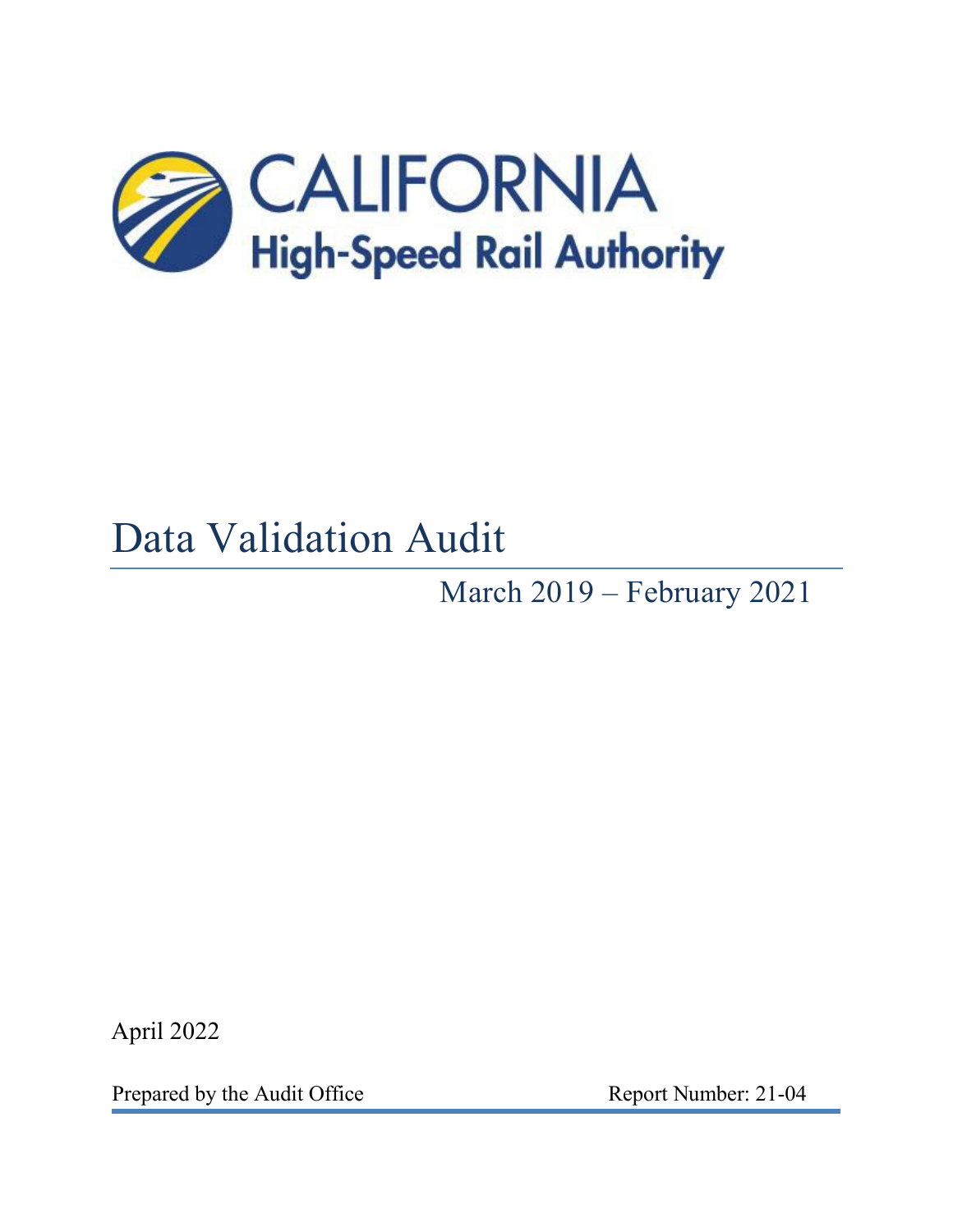# **EXECUTIVE SUMMARY**

The Audit Office of the California High-Speed Rail Authority (Authority) performed an audit to validate data in two software systems: geoAMPS and EcoSys. The geoAMPS system is used by the Authority, its Rail Delivery Partner and Right-of-Way consultants for planning and management of the entire right-of-way process. The EcoSys system is the capital cost management system used by the Authority to track budgets, schedules, funding, and expenditures associated with scope and contingencies.

The purpose of the audit was to determine if the data within the geoAMPS and EcoSys systems is accurate and supportable. The objectives were to determine:

- The accuracy of data contained with geoAMPS and EcoSys; and
- If the process to transfer data into the systems was reasonable.

The scope of the engagement was limited to data from March 1, 2019, through February 28, 2021, plus data transferred from prior systems. Our audit included examining policies, procedures, and any other relevant criteria, interviewing personnel, and conducting tests necessary to complete the objectives.

We found that the data within geoAMPS and EcoSys was generally accurate. However, we found instances where the data in geoAMPS differed when compared to the source documents. We concluded that the lack of documented policies and procedures for geoAMPS processes was the cause. In addition, variances found did not affect monthly reporting.

We recommend that the Authority develop detailed procedures for all geoAMPS users and institute a Quality Assurance/Quality Control process for data within geoAMPS.

Paula Rivera

April 12, 2022

Paula Rivera, Audit Chief **Date** Date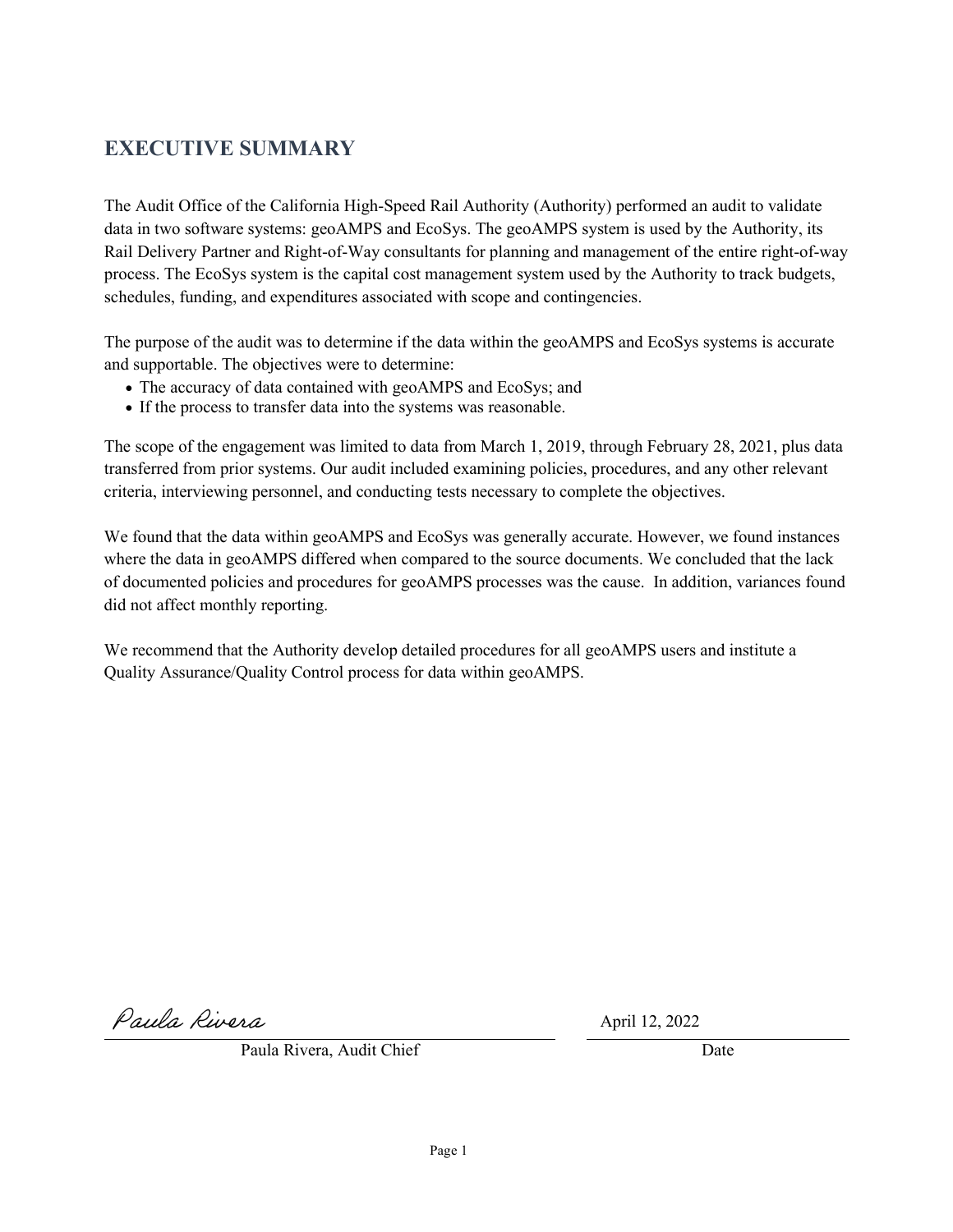# Audit Report

### **BACKGROUND**

The California High-Speed Rail Authority (Authority) is responsible for planning, designing, building, and operating the first high-speed rail system in the nation. California high-speed rail will connect the megaregions of the state, contribute to economic development and a cleaner environment, create jobs, and preserve agricultural and protected lands.

To fulfill its responsibilities, the Authority uses multiple software systems to track data to better manage the Authority project. Two of the systems used are geoAMPS for the Right-of-Way (ROW) program and EcoSys to track capital costs.

GeoAMPS and EcoSys are intended to be the "single source of truth" for the Authority. Data from geoAMPS is used for the right-of-way portion of the Central Valley Status Report and data from EcoSys is used to create the Capital Outlay Report, both of which are presented during the Authority's monthly Finance and Audit Committee Meetings and posted on the Authority's website. The Authority's Rail Delivery Partner, WSP, Inc. (previously Parsons Brinckerhoff, Inc.) entered into an agreement with GeoAMPS, LLC and EcoSys to provide information technology software services and for software licenses and maintenance services.

The Authority's Real Property Branch of the Program Delivery Office currently uses GeoAMPS, LLC land rights and infrastructure asset management software, specifically its transportation project planning and management software product. The Real Property Branch utilizes geoAMPS as a database to track all forecasted and actual milestone dates for all land acquisition and land conveyance parcels needed by the Authority. GeoAMPS also can create reports which are used by the Real Property Branch for status updates and to track progress for each parcel.

EcoSys is a cloud-based software that is used to manage transactions related to budget, expenditures, changes, forecasts, and the generation of monthly reports into a single platform. The Authority's Financial Office and the Project Controls Branch of the Risk Management Office are the main users of EcoSys. The software is used to track the project's capital costs. It also has a feature to forecast changes to the budgets to determine the effects of the changes in other budgets and to the schedule. Although EcoSys has the feature to generate reports, its main use is as a database. The reports that are generated from EcoSys are used as a tool to assist with the creation of the monthly Capital Outlay reports.

## **OBJECTIVES, SCOPE, and METHODOLOGY**

The purpose of our audit was to determine if the data within the geoAMPS and EcoSys systems is accurate and supportable. The objectives were to determine:

- The accuracy of data contained with geoAMPS and EcoSys; and
- If the process to transfer data into the systems was reasonable.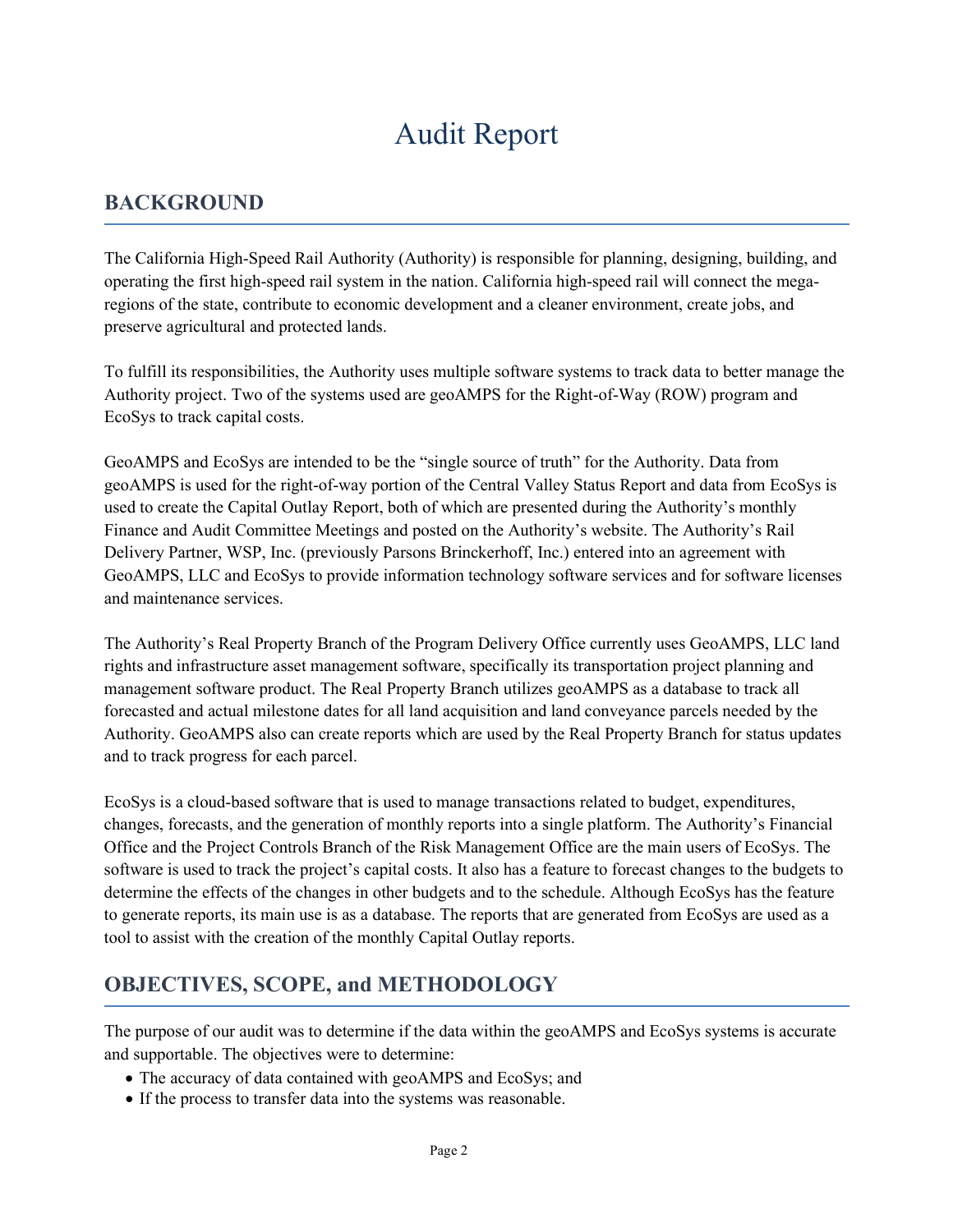The scope of the engagement was limited to data from March 1, 2019, through February 28, 2021, plus all transitional data. Our audit included examining policies, procedures, and any other relevant criteria, interviewing personnel, and conducting tests necessary to complete the objectives.

This audit was conducted in accordance with the International Standards for the Professional Practice of Internal Auditing. The results of the audit were discussed with management on January 21, 2022. The Real Property Branch of the Program Delivery Office provided a response, which is summarized in this report and included in its entirety as an attachment. This report is intended as information for management's use; however, this report is a public document, and its distribution is not limited. We appreciate the Authority's time and cooperation throughout the audit and look forward to assisting the Real Property Branch, Finance Office, and Management as needed.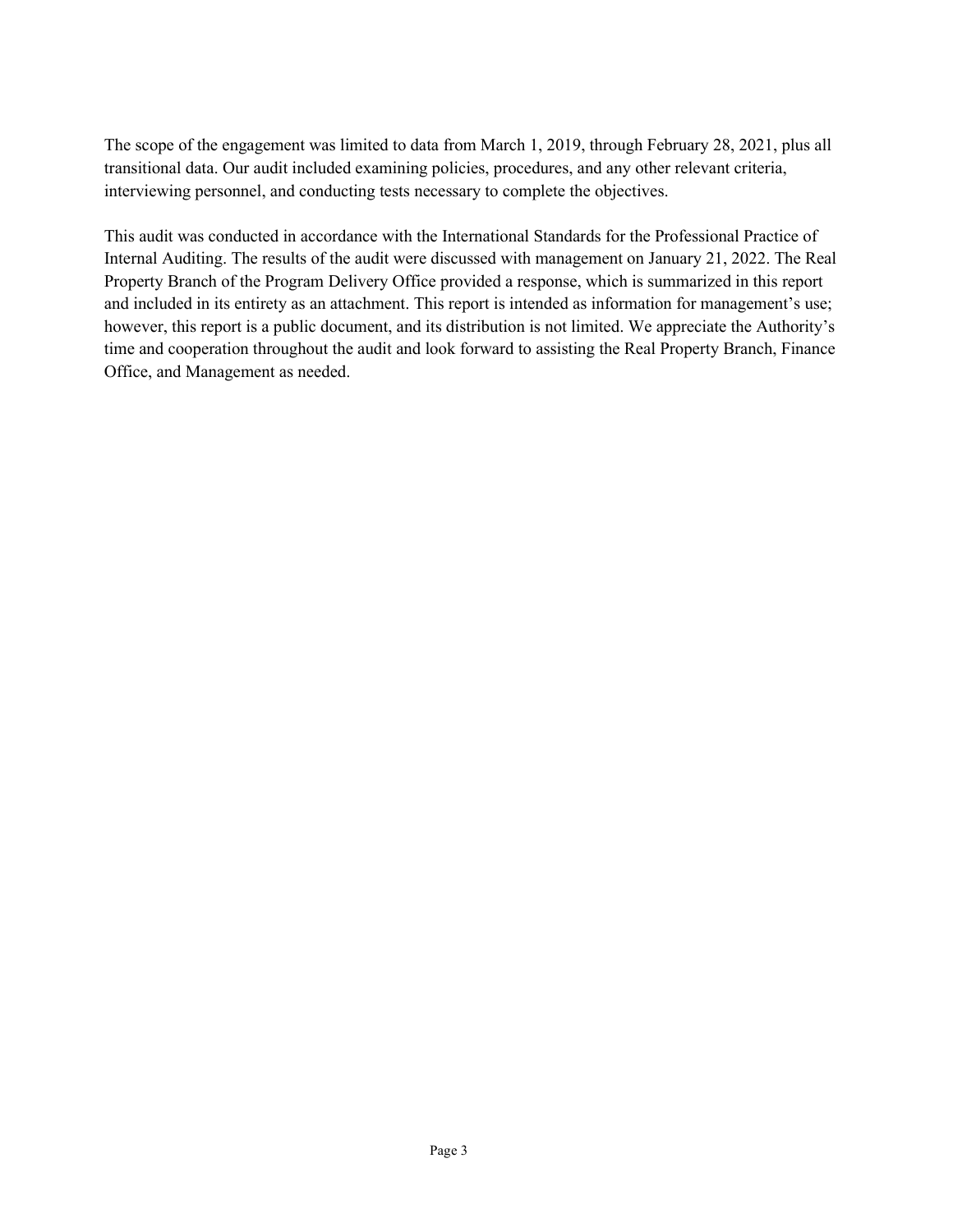# **CONCLUSION**

Our audit found that the data within geoAMPS and EcoSys was generally accurate. However, we found instances where the data in geoAMPS differed when compared to the source documents. Data was recorded and reported inconsistently in multiple phases of the processes. The inconsistencies we found were within reporting periods and there was no effect on the monthly Central Valley Status Report.

The findings identified are detailed below.

#### **Issue 1: Unsupported Data for geoAMPS**

Our testing of a total of 579 data fields for ROW and Land Conveyance parcels revealed that 242 (37%) data fields were unsupported with any documents. 213 of the unsupported data fields were Re-Baseline (RBS) Dates composed of 153 ROW and 60 Land Conveyance parcels. RBS dates were entered from dates of e-mails sent when updating dates. E-mail Records were not preserved in accordance with POLI-1015; therefore, in accordance with the Record Retention Schedule, they were considered Transitory Emails and discarded after 90 days.

There were 29 ROW and Land Conveyance data points from other fields tested that were also unsupported with source documents. The unsupported ROW fields were 10 Legal Possession dates and five Delivered to the Design Builder (DB) dates. The 14 unsupported Land Conveyance dates were the Third-Party Approval dates.

A contributing factor to this high rate of unsupported documents is that the Real Property Branch does not have written procedures on documenting information, where information should be stored, and type of information to be stored to support data within geoAMPS.

#### **Recommendation**

The Real Property Branch should develop a procedure for consistency of what data is to be used, where to store source documents, and what type of documents to maintain to support data within geoAMPS or a successor system.

#### **Response**

The Real Property Branch developed a process in place with a Parcel Change Request Form that identifies the necessary information for the parcel and requires signatures from the Design Build Oversight Manager, Director of Infrastructure Delivery, and Director of Real Property. These forms are stored on SharePoint for record purposes. The Parcel Change Request form process will be documented in procedures developed for the successor system.

#### **Analysis**

We agree with the corrective action identified.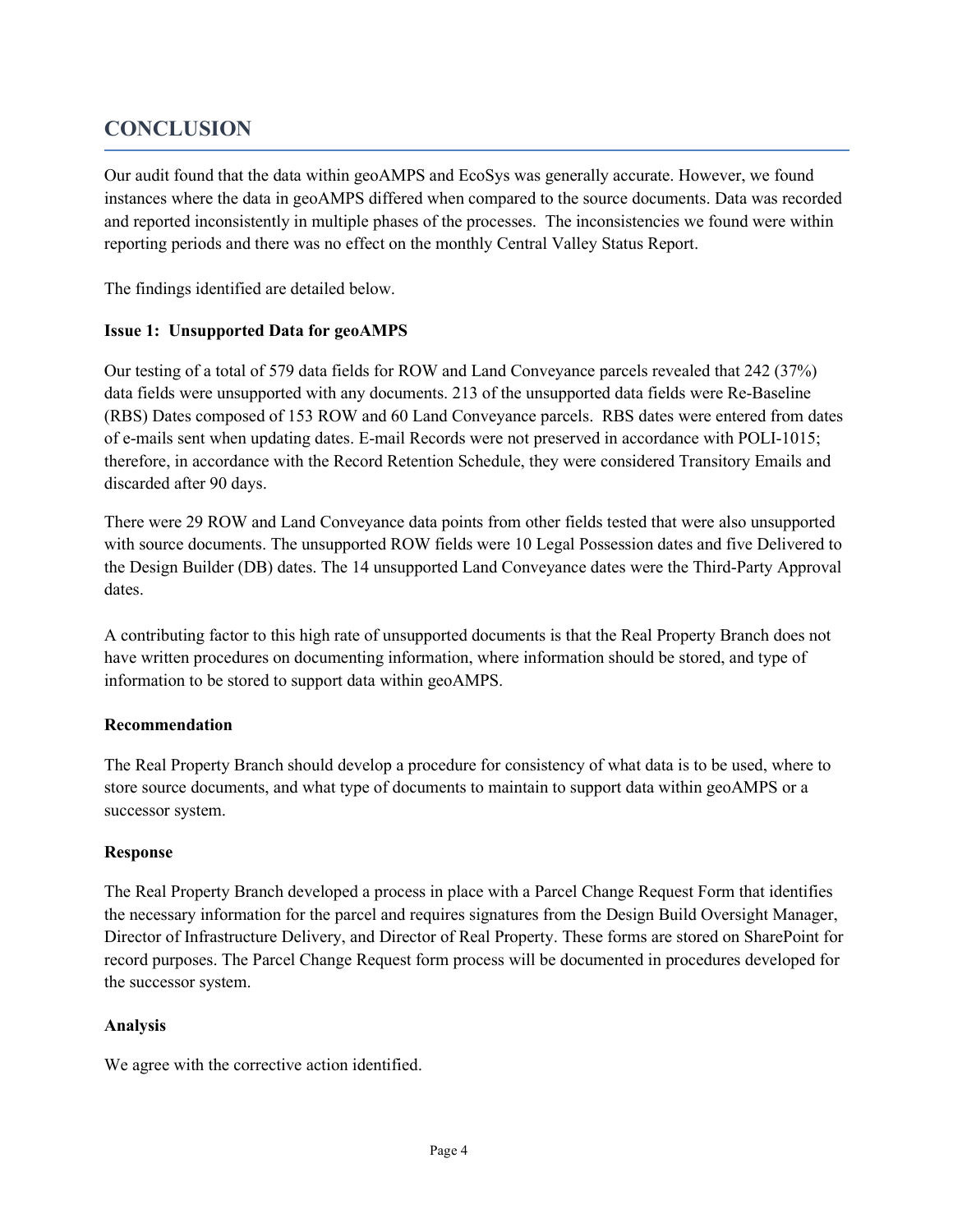#### **Issue 2: Incorrect Data within geoAMPS**

Our testing showed that 45 data fields of the 579 data fields tested had incorrect dates when compared to their source documents. 31 of the 45 parcels had a discrepancy of one to seven days. These dates include 27 data fields for ROW Delivered to DB and four data fields for Land Conveyance Third-Party Approval.

The remaining 14 data fields with date discrepancies crossed into different months when we compared the geoAMPS dates to their source documents. These dates include six data fields for ROW Legal Possession Date, three data fields for ROW Delivered to DB and five data fields for Land Conveyance Third Party Approval. We found these discrepancies did not affect the monthly Central Valley Status Report because the parcels were not reported twice.

We found the main cause of the unsupported and incorrect data within geoAMPS is the lack of procedures which would establish uniform practices for the varying staff working on ROW. During the audit, we found each Construction Package had their own undocumented procedures established but these procedures are not communicated laterally to the other Construction Packages nor to management.

#### **Recommendations**

The Real Property Branch should develop and implement documented procedures that will assist users of geoAMPS, or a successor system. Procedures should provide detailed instructions on what data should be entered to the system to avoid inconsistencies. With established procedures, management should periodically review and evaluate the effectiveness of the procedures and determine if changes are needed.

The Real Property Branch should implement a Quality Assurance / Quality Control process to verify data is accurately input into the geoAMPS system.

#### **Response**

Procedures to document the data to be entered into the system will be written for the successor system. The procedures will include a process for quality assurance/quality control as well as a periodic review of the effectiveness of the procedures.

#### **Analysis**

We agree with the corrective actions identified.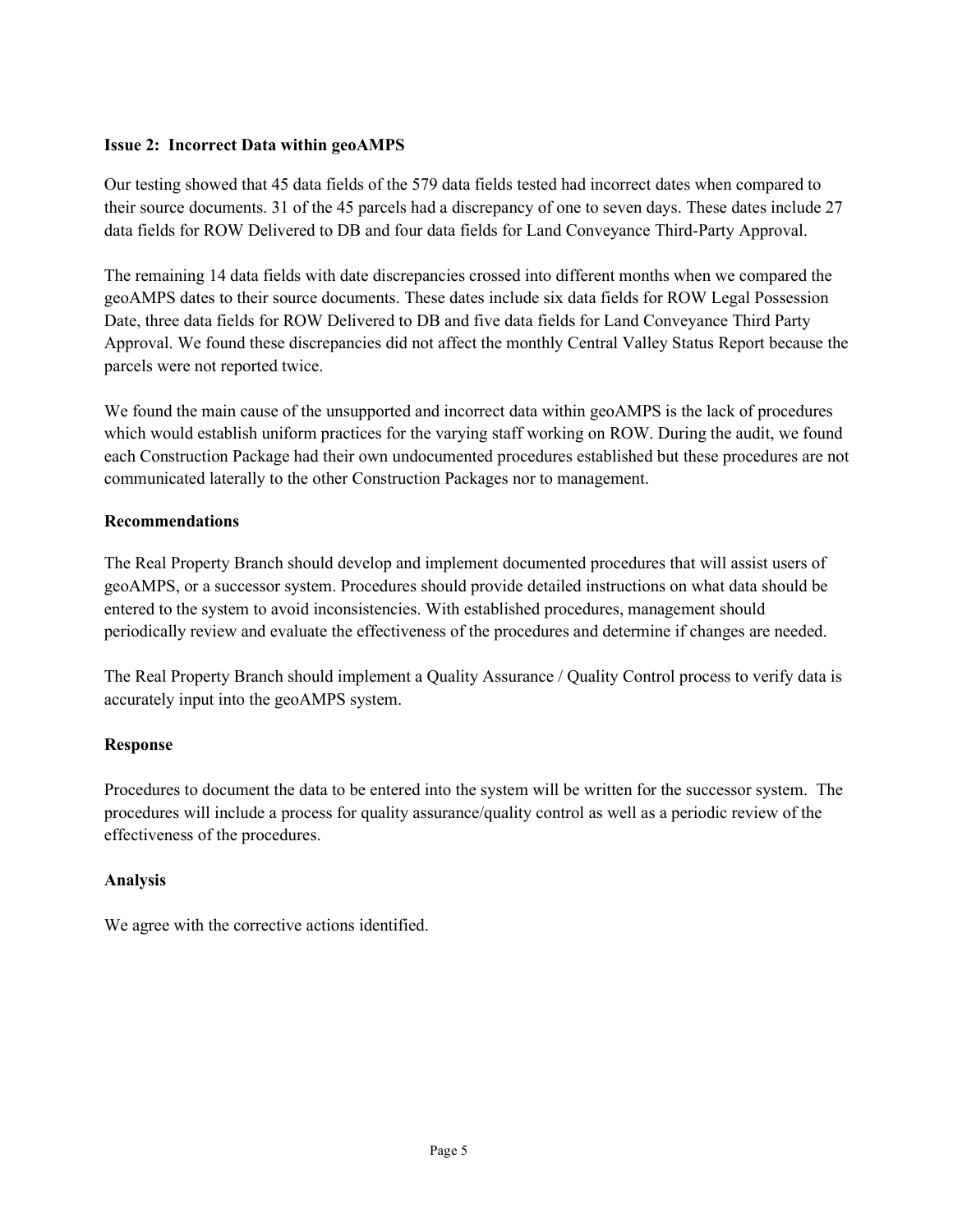

**Date:** April 4, 2022

**To:** Paula Rivera, Chief Auditor

**From:** Dennis Kim, Director of Real Property

**Subject:** Response to Audit Office Data Validation Audit Report (21-04)

The California High-Speed Rail Authority (Authority) Real Property Branch appreciates the opportunity to provide a response to the Authority's Audit Office Data Validation Audit Report (21-04). The audit noted two areas for improvement: first in the area unsupported data for GeoAMPs; and second in the area of incorrect data within GeoAMPs.

The Real Property Branch concurs with the recommendations and provides the following responses:

#### **Issue 1: Unsupported Data for geoAMPS**

#### **Recommendation**

The Real Property Branch should develop a procedure for consistency of what data is to be used, where to store source documents, and what type of documents to maintain to support data within geoAMPS or a successor system.

#### **Response**

The Real Property Branch developed a process in place with a Parcel Change Request Form that identifies the necessary information for the parcel and requires signatures from the Design Build Oversight Manager, Director of Infrastructure Delivery, and Director of Real Property. These forms are stored on Sharepoint for record purposes. The Parcel Change Request form process will be documented in procedures developed for the successor system.

#### **Issue 2: Incorrect Data within geoAMPS**

#### **Recommendations**

The Real Property Branch should develop and implement documented procedures that will assist users of geoAMPS, or a successor system. Procedures should provide detailed instructions on what data should be entered to the system to avoid inconsistencies. With established procedures, management should periodically review and evaluate the effectiveness of the procedures and determine if changes are needed.